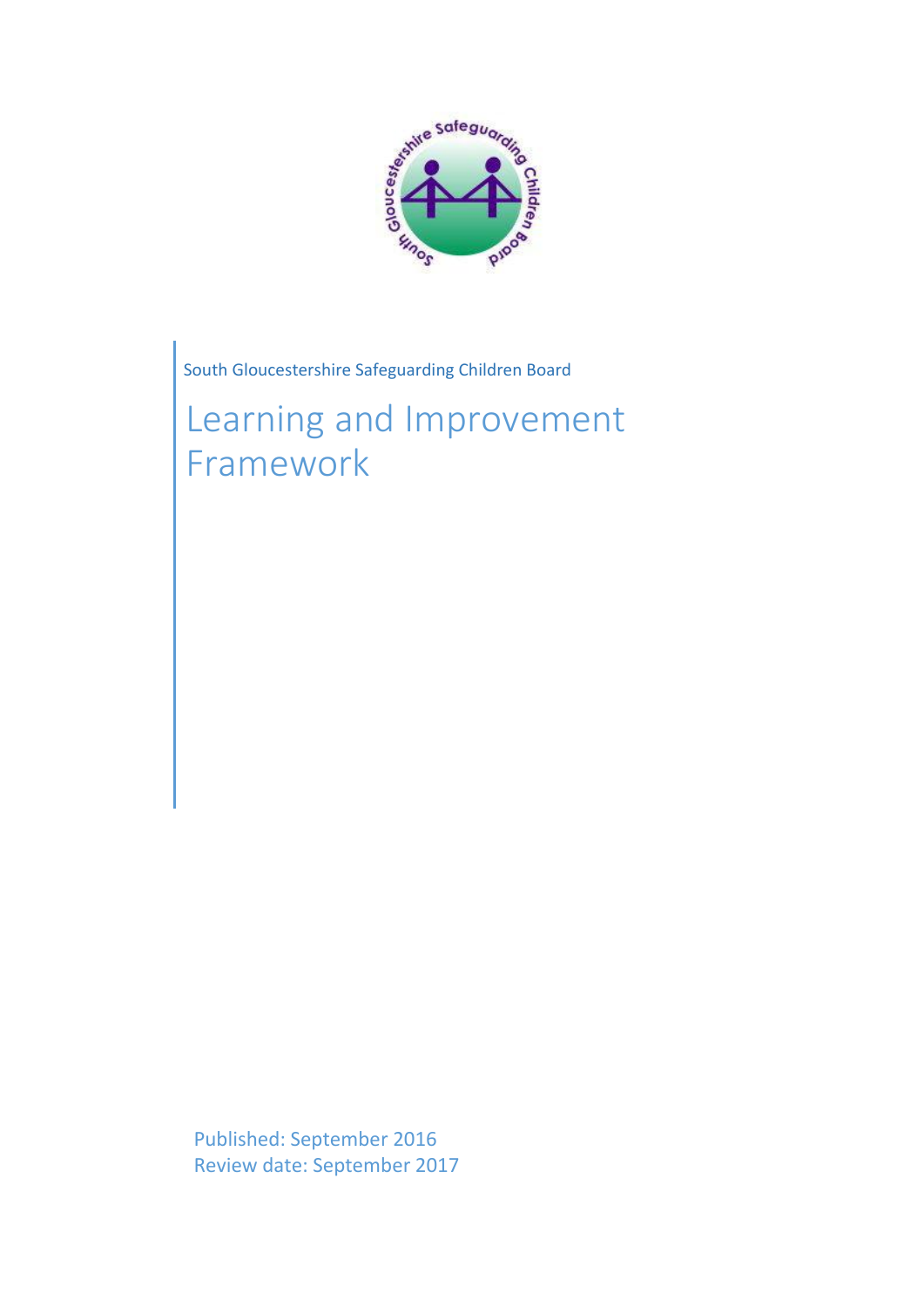# **Contents**

| <b>Appendix A: Guide to Disseminating and Embedding Learning from Serious</b> |
|-------------------------------------------------------------------------------|
|                                                                               |
| Appendix C: Guide to discharging responsibilities around training and         |
|                                                                               |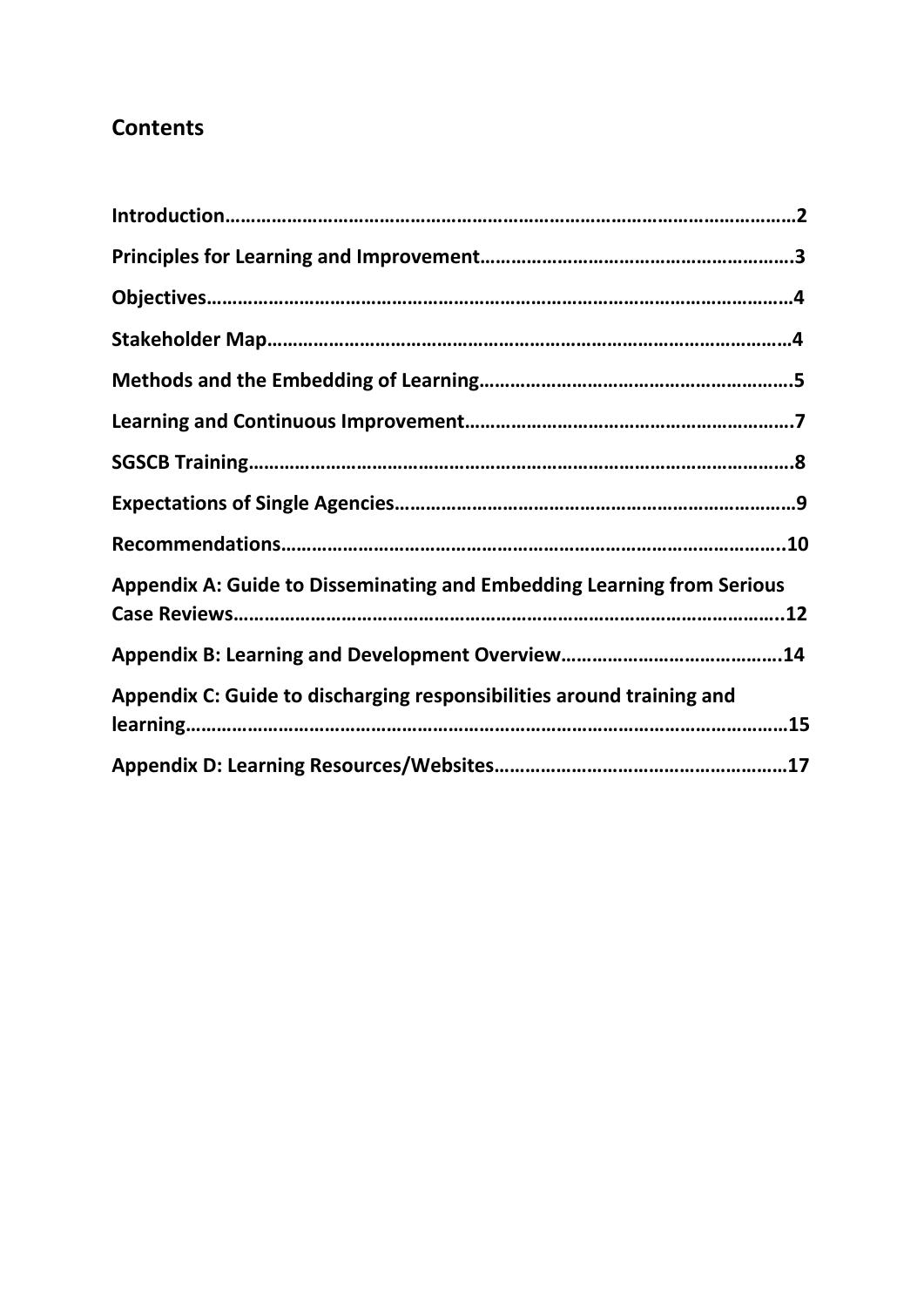#### **Introduction**

Working Together to Safeguard Children 2015 sets out an approach to learning and improvement for Local Safeguarding Children Boards (LSCB) and places a duty on them to develop their own local framework. This framework should be shared across local organisations to enable them to be clear about their responsibilities, to learn from experience and improve services as a result.

Each local framework should support the work of the LSCB and their partners so that:

- reviews are conducted regularly, not only on cases which meet statutory criteria, but also on other cases which can provide useful insights into the way organisations are working together to safeguard and protect the welfare of children and that this learning is actively shared with relevant agencies;
- reviews look at what happened in a case, and why, and what action will be taken to learn from the review findings;
- action results in lasting improvements to services which safeguard and promote the welfare of children and help protect them from harm; and
- there is transparency about the issues arising from individual cases and the actions which organisations are taking in response to them, including sharing the final reports of Serious Case Reviews (SCRs) with the public.

The different types of review include:

- Serious Case Review
- Child Death Review
- Domestic Homicide Review
- Review of a child protection incident which falls below the threshold for a SCR
- Review or audit of practice in one or more agencies

(WT2015, pp. 72-73)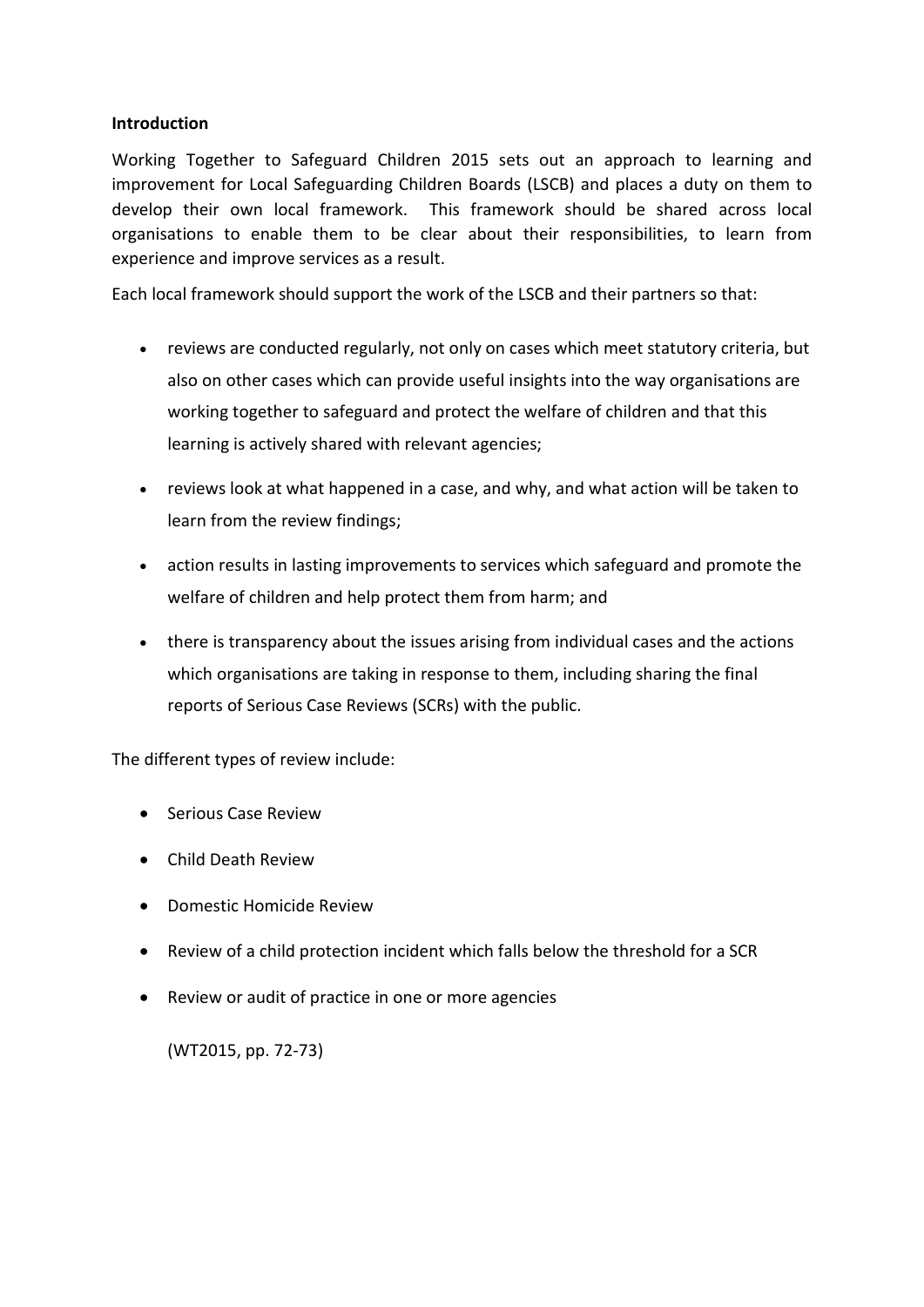#### **Principles for Learning and Improvement**

Working Together to Safeguard Children 2015 sets out the following principles for learning and improvement to be applied by LSCBs and their partner organisations:

- there should be a culture of continuous learning and improvement, identifying opportunities to draw on what works and promote good practice;
- the approach taken to reviews should be proportionate according to the scale and level of complexity of the issues being examined;
- reviews of serious cases should be led by individuals who are independent of the case under review and of the organisations whose actions are being reviewed;
- professionals must be involved fully in reviews and invited to contribute their perspectives without fear of being blamed for actions they took in good faith;
- families, including surviving children, should be invited to contribute to reviews. They should understand how they are going to be involved and their expectations should be managed appropriately and sensitively. This is important for ensuring that the child is at the centre of the process;
- final reports of SCRs must be published, including the LSCB's response to the review findings, in order to achieve transparency. The impact of SCRs and other reviews on improving services to children and families and on reducing the incidence of deaths or serious harm to children must also be described in LSCB annual reports and will inform inspections; and
- improvement must be sustained through regular monitoring and follow up so that the findings from these reviews make a real impact on improving outcomes for children (WT 2015, pp. 73-74)

"LSCBs may use any learning model which is consistent with the principles in this guidance, including the systems methodology recommended by Professor Munro." (WT 2015, p.74) The systems methodology assumes that practitioners generally act from good intentions and try and act in the best interests of their clients but that organisations' systems, processes and 'culture' can lead to poor decision making and poor practice. It is therefore these organisational 'systems' which should be the focus of any review and learning and any scrutiny of practitioners cannot be divorced from these critical variables. It is in the spirit of this approach that this framework should be viewed.

For this framework to be effective it must be underpinned by the adoption of a culture of continuous learning and improvement, with all practitioners, managers and organisations taking a reflective, non-blaming, systemic and analytical approach that focusses on achieving best outcomes for children and young people.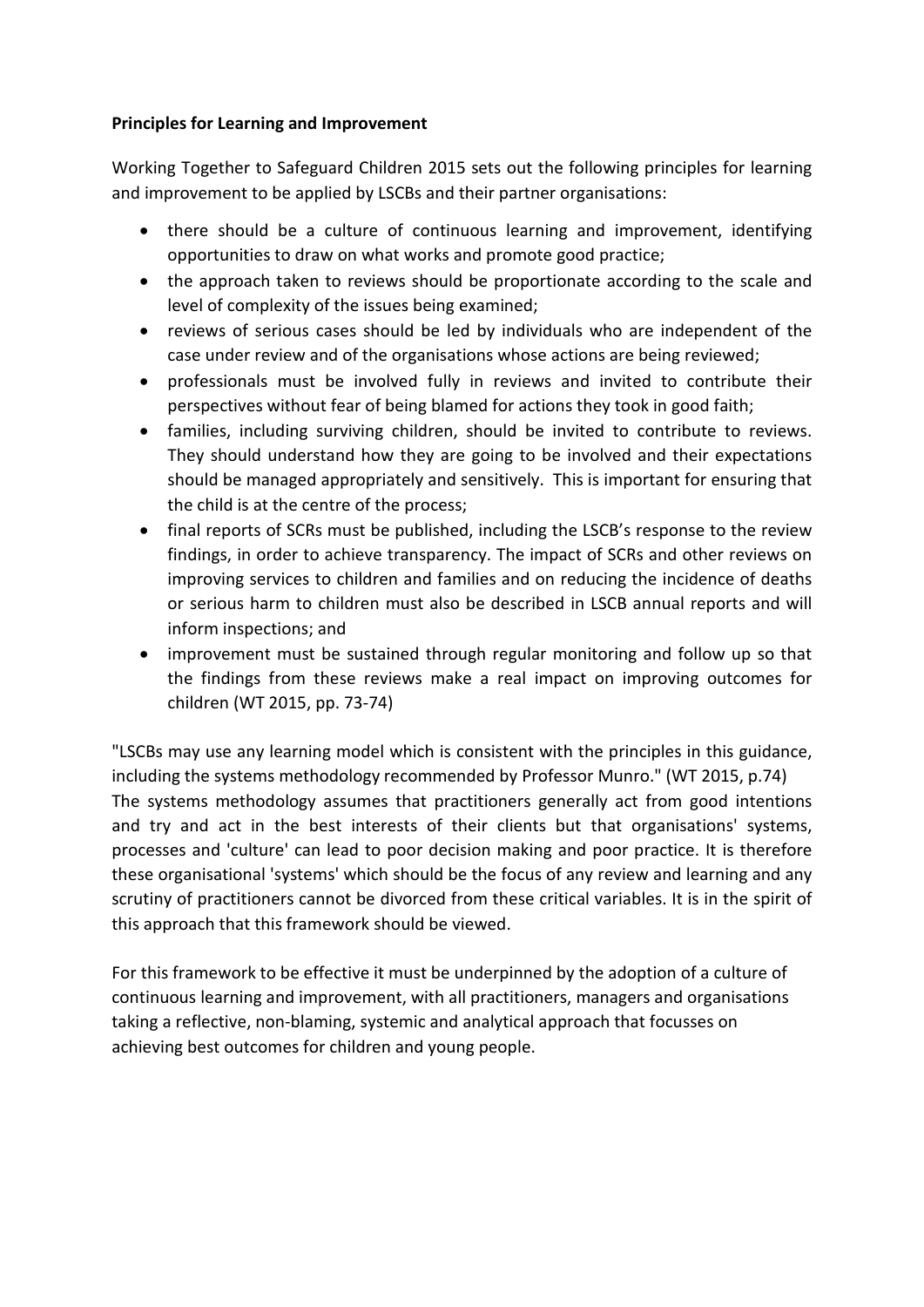# **Objectives**

This framework is intended to fulfil the following objectives:

- ensure that the South Gloucestershire Safeguarding Children Board (SGSCB) fulfils its statutory obligations
- ensure the children's workforce is suitably skilled
- improve services through developing the workforce
- ensure that the expectations of the SGSCB of member organisations are clear
- ensure that single and inter-agency training and learning is of adequate quantity and quality
- set a standard of professional knowledge, skills and values (via the SGSCB Training Strategy)

#### **Stakeholder Map**

It is important to identify the key stakeholders who will influence and be influenced by SGSCB learning and improvements. These are illustrated below showing the key needs of each group.

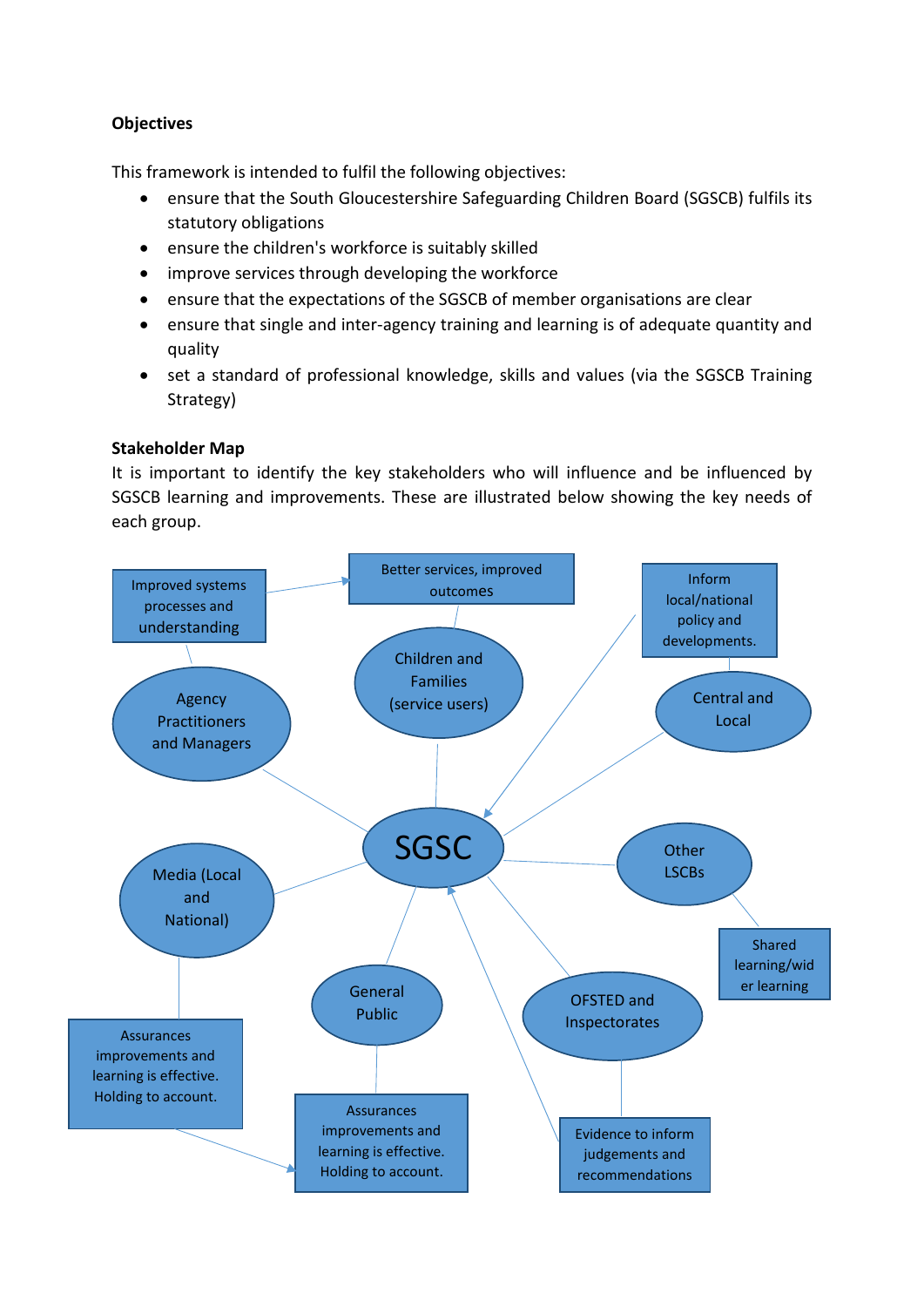# **Methods and the Embedding of Learning**

SGSCB is a learning organisation and through its provision, scrutiny and challenge functions contributes to a significant amount of multi and single agency learning. The following table illustrates the various sources of learning and what the key stakeholders are in each instance:

| <b>Method</b>         | What we learn   | <b>Evaluation</b> | <b>Key</b>           | <b>Sub Groups</b>     |
|-----------------------|-----------------|-------------------|----------------------|-----------------------|
|                       |                 | <b>Methods</b>    | <b>Stakeholders</b>  |                       |
| <b>Serious Case</b>   | Multi-agency    | Inspection;       | <b>SGSCB</b>         | <b>Training</b>       |
| Reviews;              | lessons;        | Audit;            | Partner              | (including SCR        |
| Newsletters           | Single agency   | QA                | agencies;            | Reading               |
| and                   | lessons;        |                   | Media;               | Group);               |
| subsequent            | Risk assessment |                   | Service Users;       | Quality               |
| briefings             | information     |                   | Ofsted;              |                       |
|                       |                 |                   | The public           |                       |
| Multi-agency          | Multi-agency    | Inspection;       | <b>SGSCB</b>         | <b>Training</b>       |
| learning              | lessons;        | Audit;            | Partner              | (including SCR        |
| reviews               | Single agency   | QA;               | agencies             | Reading               |
|                       | lessons         | Participant       | Service users        | Group);               |
|                       |                 | feedback          |                      | Quality               |
|                       |                 |                   |                      |                       |
| Child Death           | Themes and      | Participant       | <b>SGSCB</b> partner | CDOP;                 |
| <b>Reviews</b>        | trends;         | Feedback;         | Agencies;            | Training              |
| (CDOP);               | Modifiable      | Annual report     | Children and         | (including SCR        |
| <b>CDOP</b> briefings | factors         |                   | Families;            | <b>Reading Group)</b> |
|                       |                 |                   | Ofsted               |                       |
|                       |                 |                   |                      |                       |
| Quality               | Views of        | The outcomes      | SGSCB;               | Quality;              |
| Assurance &           | stakeholders;   | from these        | Partner              | Training              |
| Performance           | Organisational  | activities;       | agencies;            |                       |
| Management            | performance /   | Participant       | Service users;       |                       |
| activities            | trends;         | feedback on       | Ofsted               |                       |
| (audits, surveys,     | Quality of      | process           |                      |                       |
| data                  | practice;       |                   |                      |                       |
| analysis,             | Quantitative    |                   |                      |                       |
| performance           | information     |                   |                      |                       |
| indicators)           |                 |                   |                      |                       |
| Audits of single-     | Quality and     | Participant       | SGSCB;               | Training;             |
| agency                | quantity of     | feedback;         | Partner              | Quality               |
| training and          | single-agency   | Case file audit;  | agencies             |                       |
| practice              | training;       | Observation       |                      |                       |
|                       | Compliance      |                   |                      |                       |
|                       | with SGSCB      |                   |                      |                       |
|                       | standards;      |                   |                      |                       |
|                       | Learning        |                   |                      |                       |
|                       | outcomes;       |                   |                      |                       |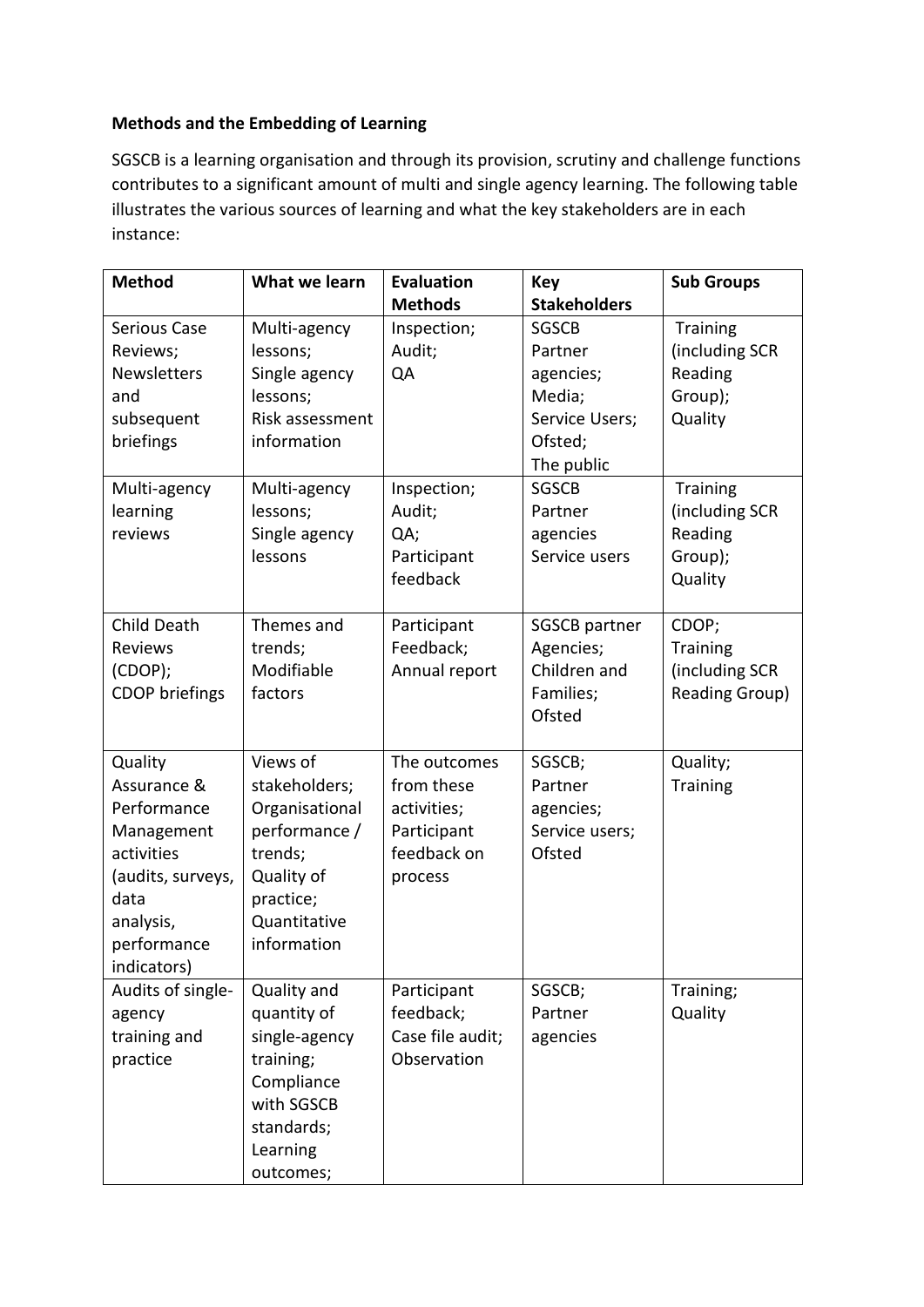|                        | Training needs        |                  |                      |                 |
|------------------------|-----------------------|------------------|----------------------|-----------------|
|                        | provision             |                  |                      |                 |
| <b>Audits of SGSCB</b> | Quality and           | Participant      | SGSCB;               | Training;       |
| inter-agency           | quantity of           | feedback;        | Partner;             | Quality         |
| training               | inter-agency          | Learning audits; | agencies             |                 |
|                        | training;             | Follow-up        |                      |                 |
|                        | Compliance            | questionnaires   |                      |                 |
|                        | with SGSCB            | and phone calls  |                      |                 |
|                        | standards;            |                  |                      |                 |
|                        | Learning              |                  |                      |                 |
|                        | outcomes;             |                  |                      |                 |
|                        | Training needs        |                  |                      |                 |
|                        | provision             |                  |                      |                 |
| Conferences            | International         | Participant      | SGSCB;               | <b>Training</b> |
|                        | and national          | feedback         | Partner              |                 |
|                        | research;             |                  | agencies;            |                 |
|                        | Themes and            |                  | Ofsted;              |                 |
|                        | trends;               |                  | Media                |                 |
|                        | Good practice;        |                  |                      |                 |
|                        | Nature and            |                  |                      |                 |
|                        | extent of             |                  |                      |                 |
|                        | safeguarding          |                  |                      |                 |
|                        | issues;               |                  |                      |                 |
|                        | National              |                  |                      |                 |
|                        | perspective for       |                  |                      |                 |
|                        | local issues          |                  |                      |                 |
| Guidance and           | Government            | Compliance       | SGSCB;               | Policy and      |
| Policy                 | priorities;           | with             | Partner              | Procedures and  |
|                        | Practice              | policy           | agencies;            | all other sub   |
|                        | guidance;             |                  | Media;               | groups          |
|                        | National              |                  | Central Govt.;       |                 |
|                        | perspective;          |                  | Ofsted               |                 |
|                        | Local policies        |                  |                      |                 |
| Research in            | International         | Feedback from    | <b>RiP Team Reps</b> | Policy and      |
| Practice (RiP)         | and national          | practitioners    | Network;             | Procedures;     |
|                        | research;             | and managers;    | SGSCB;               | <b>Training</b> |
|                        | <b>Current trends</b> |                  |                      |                 |
|                        | and themes;           |                  |                      |                 |
|                        | Practice theory,      |                  |                      |                 |
|                        | guidance and          |                  |                      |                 |
|                        | tools                 |                  |                      |                 |

The above table highlights the variety of learning opportunities available to practitioners and organisations, but in order for the learning to be effective it needs to be embedded within everyday practice. This can take place through:

policy and protocol development;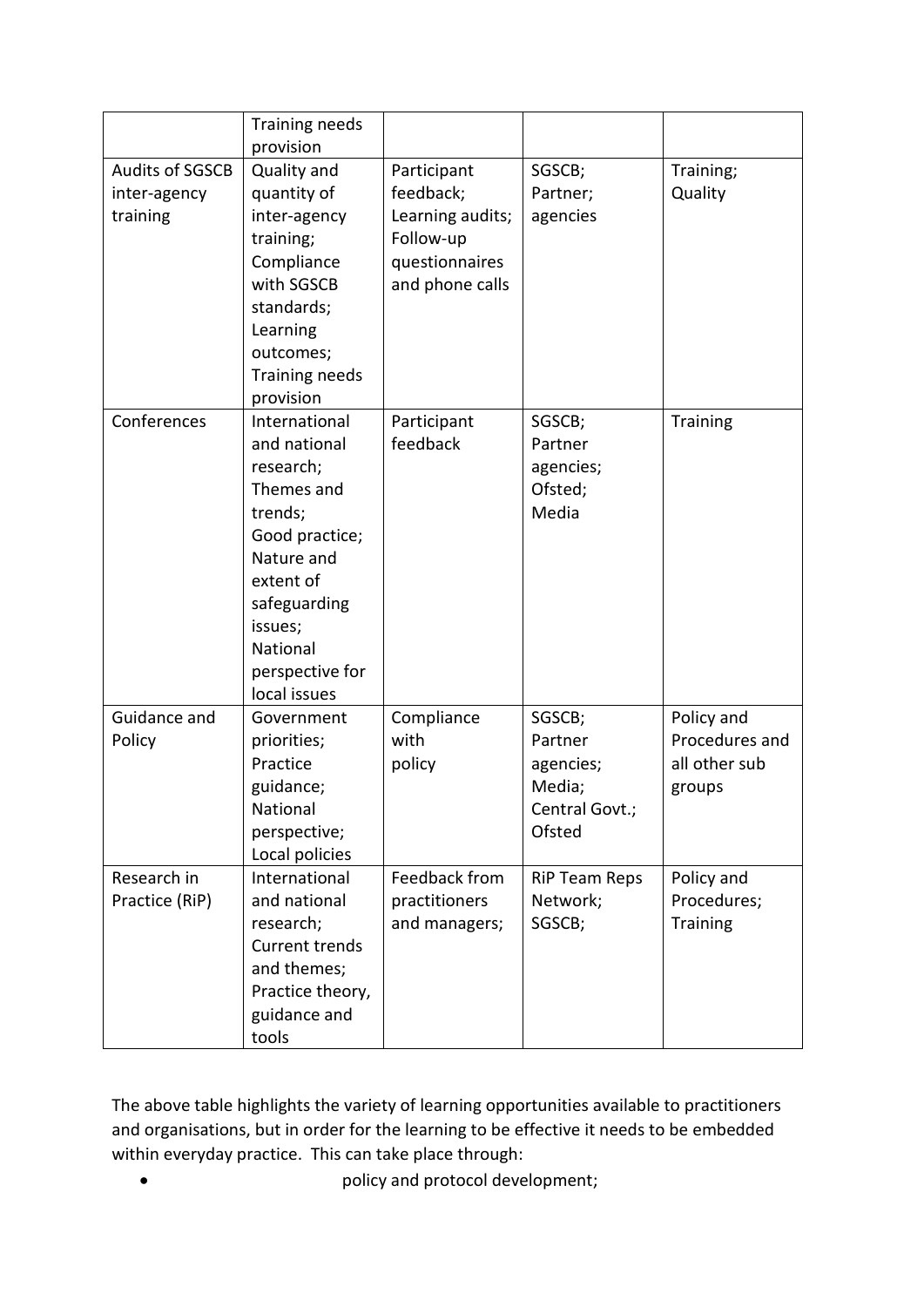- reflective practice and supervision;
	- collaborative joint working arrangements; and
- team meeting structures.

# **Learning and Continuous Improvement**

As a learning organisation it is important to be clear how the learning from this wide variety of sources (as illustrated on pages 5 and 6) is used to drive improvement in practice, policy and procedure. The diagram below illustrates how the SGSCB should incorporate organisational learning into its wider strategic planning cycle and priority setting.



It is therefore important that organisational learning is seen as a dynamic, cyclical and multilayered process that informs the SGSCBs wider strategic planning framework which determines current and future priorities and resource allocation.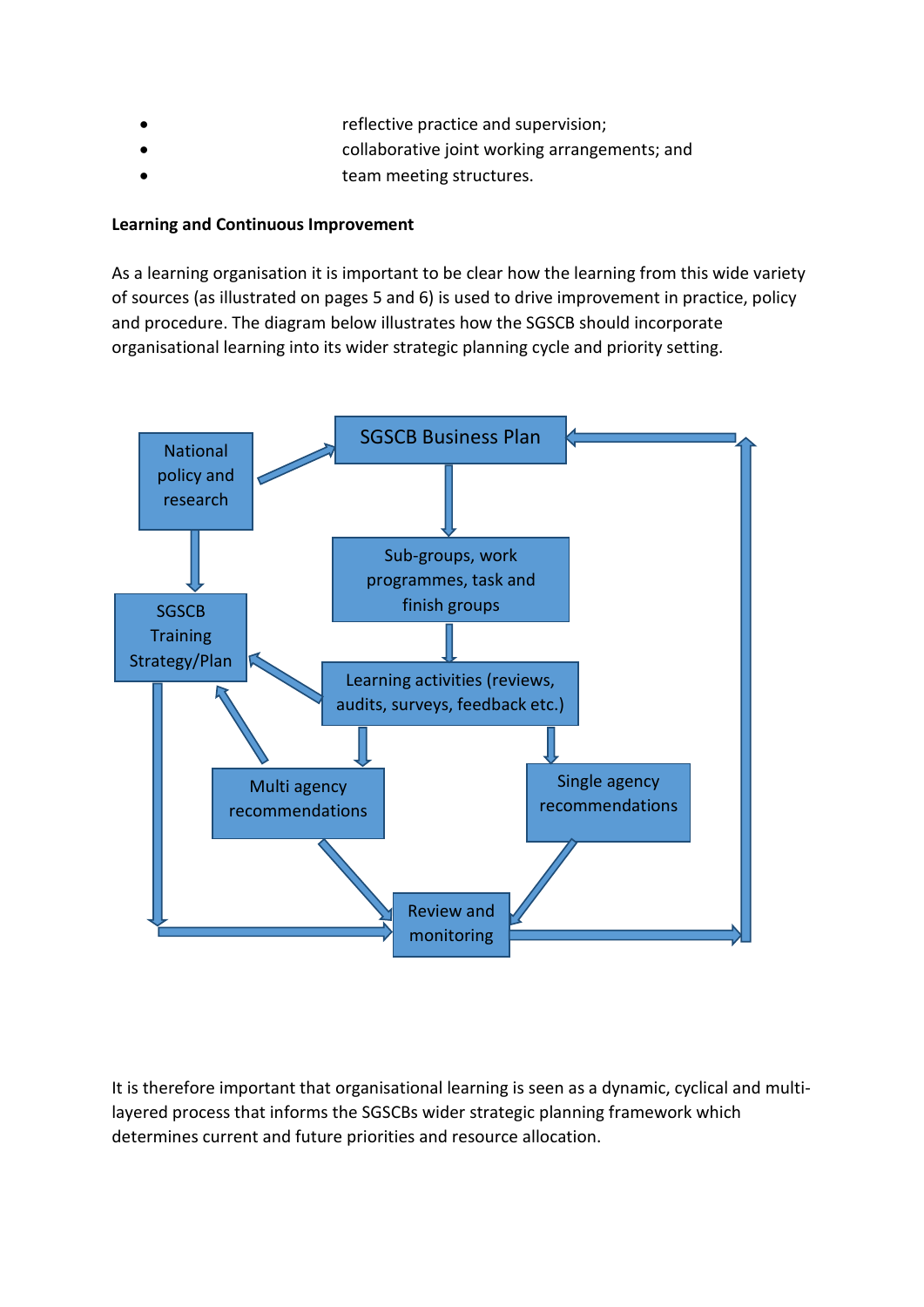#### **SGSCB Training**

The learning and recommendations from the various learning activities illustrated above can be implemented in a number of ways, such as improved procedures and policies, and through training programmes. In some cases it will be incumbent on individual agencies to consider how these recommendations can best be implemented and in turn provide assurance to the SGSCB that this has been achieved effectively. Where the learning is applicable to a number of agencies or the SGSCB itself, it is incumbent on the SGSCB to ensure this happens effectively. Depending on the nature of the learning much of this will take place through the SGSCB sub-groups as appropriate. Where it is felt specific training programmes should be considered, the SGSCB Training Sub-Group will consider how best this can be achieved.

The SGSCB Training sub-group provides a key function in co-ordinating learning needs from a variety of sources to inform the planning and commissioning of inter-agency training. The quality of this training and its impact of practice and outcomes for children and young people is reviewed via a 5 point plan including analysing participant feedback forms and action plans, follow up questions (sent out 3 months after training has been attended), telephone calls to a random sample of participants, observation of training delivery and a requirement that all trainers complete an annual CPD questionnaire. This activity subsequently informs future training delivery and the wider SGSCB Strategy.

SGSCB commissions the Workforce Development Team to provide a wide variety of interagency training courses for practitioners and managers to ensure they are equipped with the necessary skills, knowledge and values required to deliver quality safeguarding services and interventions that improve outcomes for children and families. The variety of training products available include 3 hour sessions, 1 day courses, multi-day in depth courses, large practitioner conferences and e-learning. This ensures the diverse range of learning needs can be catered for (from basic awareness raising to in depth specialist learning). The details of how the SGSCB provides this are within the SGSCB training strategy and training programme (www.southglos.gov.uk/learning).

Appendix B and C set out how the SGSCB, Training sub-group, individual agencies and practitioners will ensure that:

- training/learning needs are identified and met
- training/learning is evaluated and embedded
- feedback from children, young people and families is gathered as a way of trying to identify the impact training/learning has on frontline practice.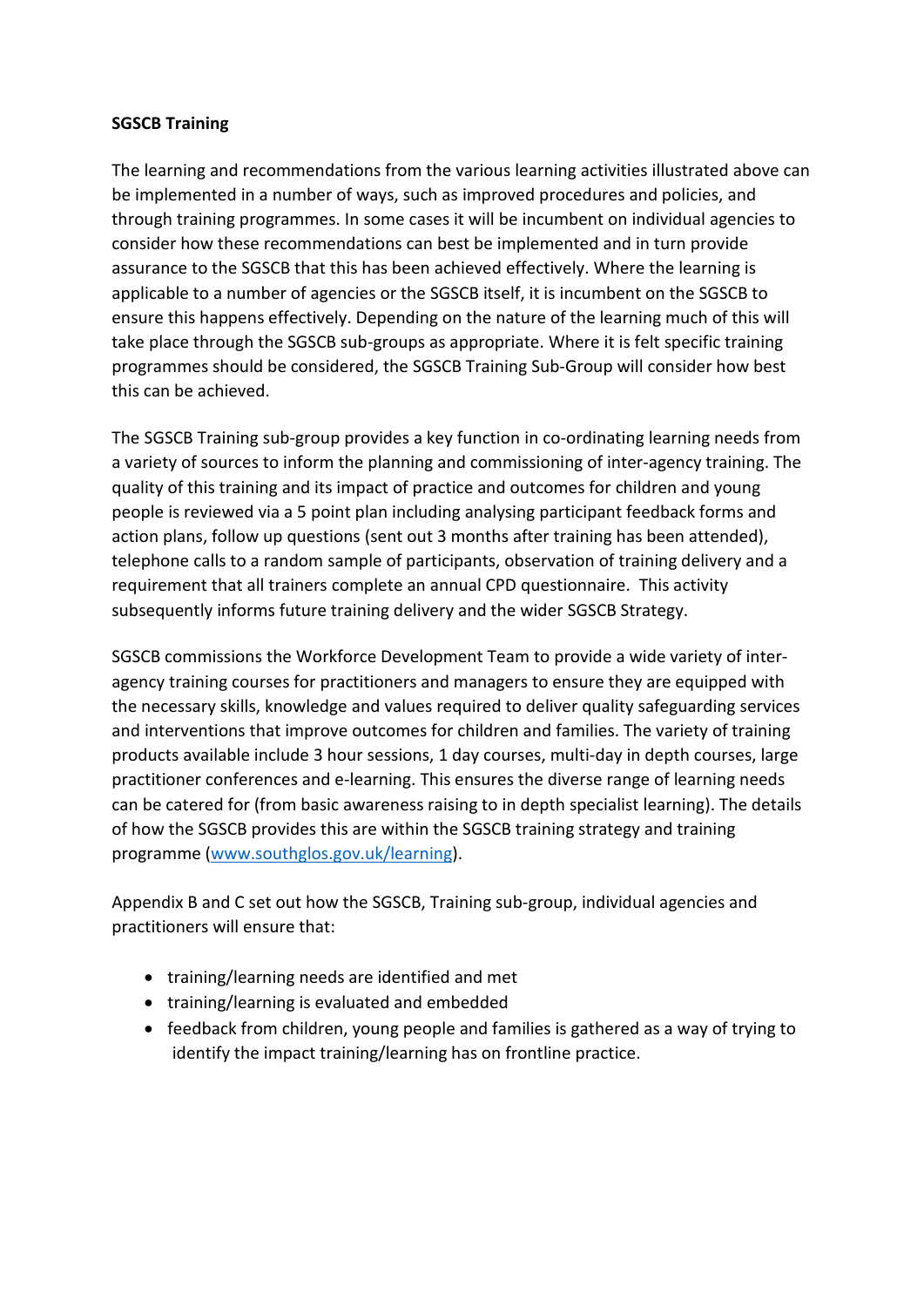### **Expectations of Single Agencies**

Agencies are responsible for:

- ensuring that their workforce is suitably recruited, qualified and enabled to safeguard children;
- providing appropriate supervision and support for staff, including undertaking safeguarding training;
- ensuring that their staff are competent to carry out their responsibilities for safeguarding and promoting the welfare of children;
- creating an environment where staff feel able to raise concerns and feel supported in their safeguarding role;
- offering their staff mandatory induction, which includes familiarisation with child protection responsibilities and procedures;
- ensuring that all professionals have regular reviews of their own practice to ensure they improve over time;
- releasing staff to assist in delivering inter-agency training as well as attending interagency training;
- ensuring that all staff have evidence of receiving suitable basic safeguarding training. They are also responsible for ensuring that there is evidence of updated safeguarding learning every three years;
- responding to audits under section 11 of the Children Act 2004; and
- reporting on their compliance and quality of single agency work
- responding to safeguarding audits as requested by the Safeguarding Policy and Practice Manager
- sharing the outcome of safeguarding audits for inclusion in the performance report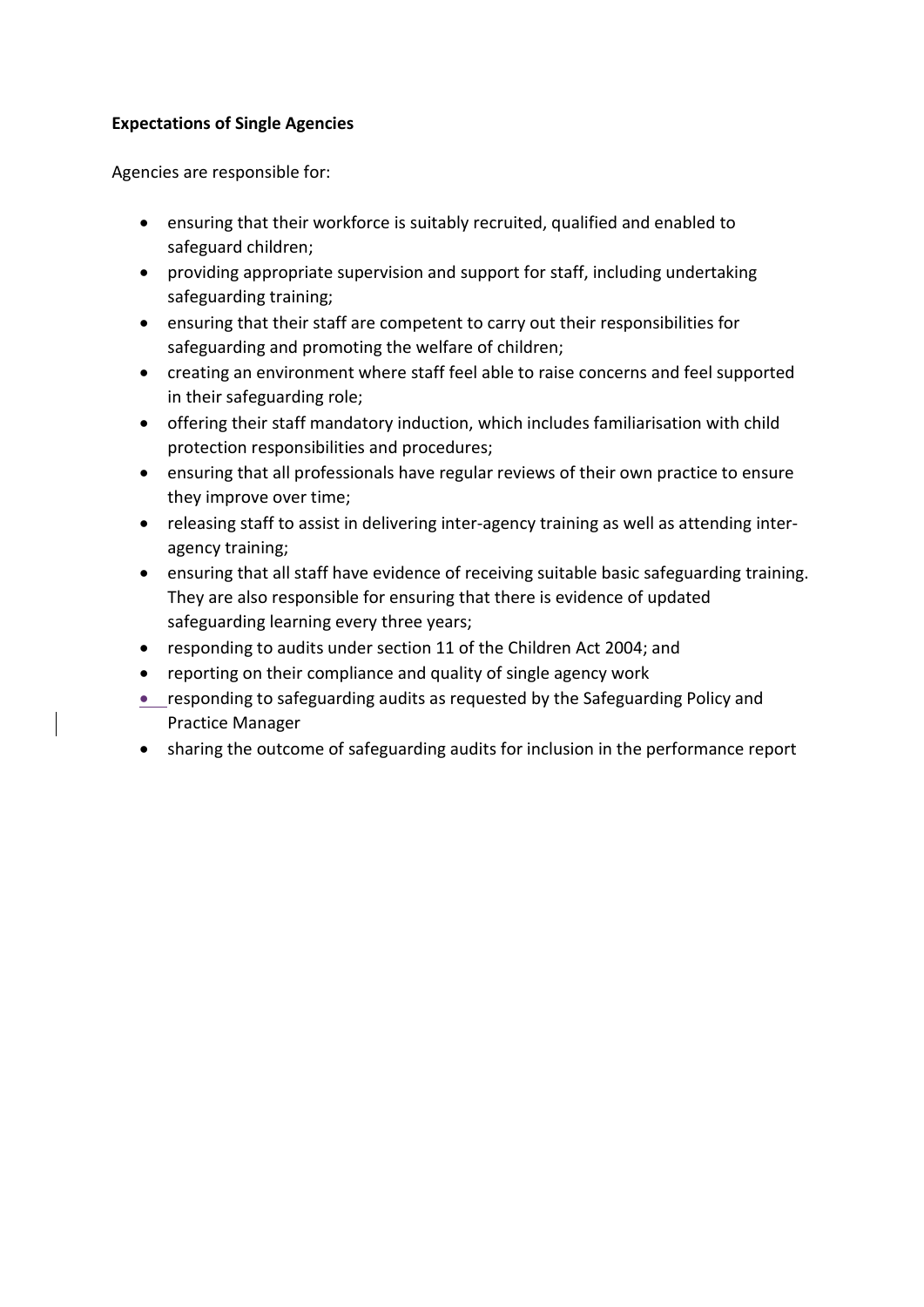### **Recommendations**

It is recommended that the following are in place for this framework to be embedded and therefore effective:

#### **SGSCB Agencies**

- the framework is understood and compatible with agency arrangements/planning;
- agencies are clear as to what their responsibilities are;
- agencies support access to training and learning opportunities; and
- agencies provide assurance and evidence to SGSCB that training and learning has been embedded effectively.

#### **SGSCB Board Members**

- to be responsible for the dissemination of knowledge and awareness of the SGSCB to all staff/volunteers in the organisation/setting/sector they represent;
- to be responsible for dissemination of policies, procedures, guidance and recommendations coming from the SGSCB to all staff/volunteers in the organisation/setting/sector they represent on a 'need to know/nice to know' basis;
- auditing practitioner knowledge of disseminated information and implementation on a 6 monthly basis;
- to feedback when the application of practice, policies and recommendations from SCRs, DHRs and case reviews is ineffective;
- provide strategic leadership to agencies and sub-groups for learning and improvement priorities;
- seek assurance and evidence that training and learning is effective and embedded;
- seek evidence that improved learning leads to improved knowledge and skills;
- ensure the model of continuous improvement is implemented;
- request that sub groups routinely report on learning needs; and
- request the Training Sub Group to write a training strategy to complement this framework.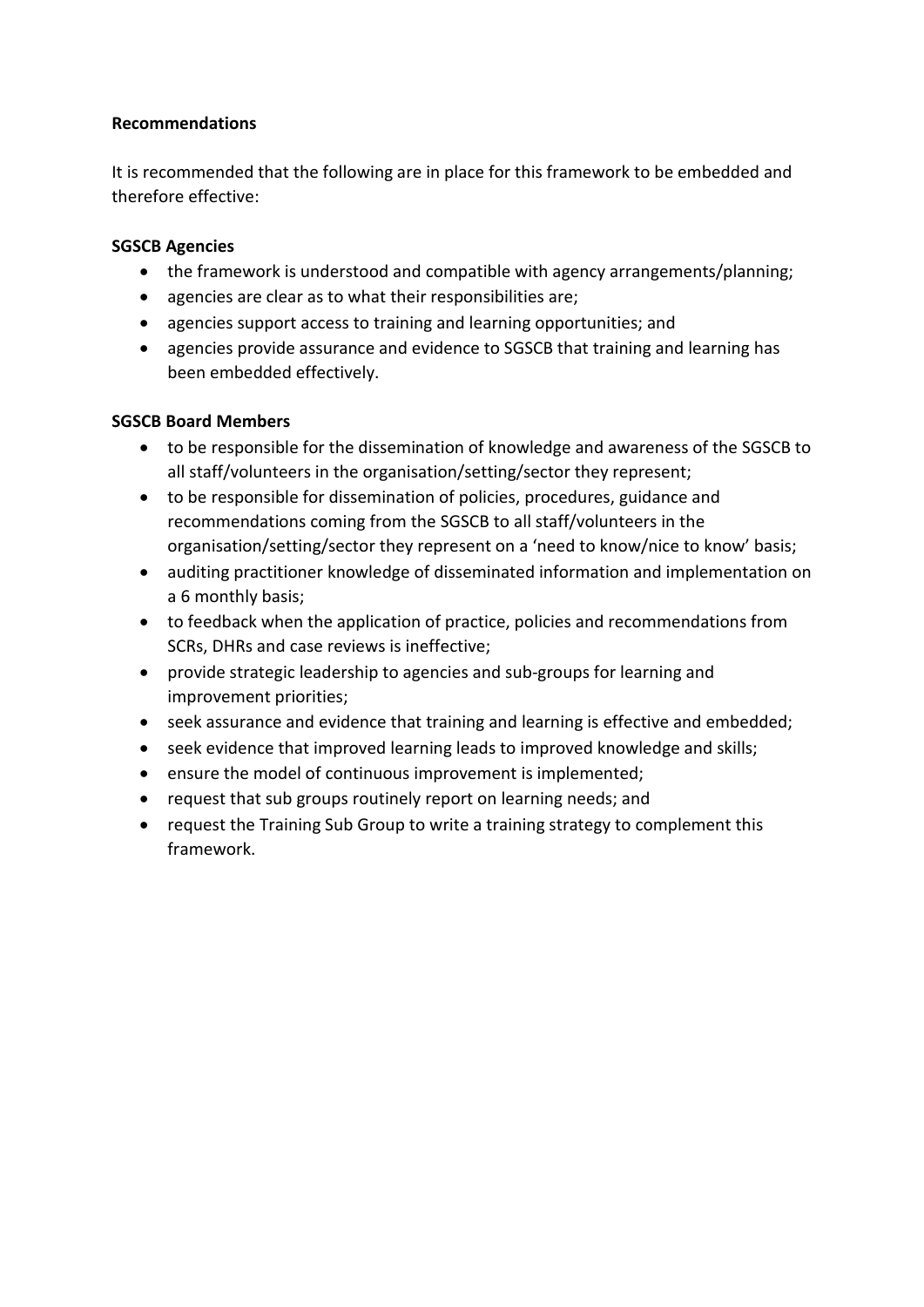# **Appendix A:**

(*Based on an approach developed by Plymouth LSCB)*

# **Guide for Disseminating and Embedding Learning from Serious Case Reviews**

#### **Introduction**

The following guide sets out the process through which learning from South Gloucestershire and national Serious Case Reviews (SCR) should be disseminated and embedded in practice. It details responsibilities for the SGSCB, agencies and practitioners to ensure lessons and good practice identified during the course of the SCR have long lasting affect and lead to practice and service improvement.

#### **South Gloucestershire Serious Case Reviews**

#### **Overview Panel/Review Team Responsibilities**

Following the decision to conduct a Serious Case Review the SGSCB will set up an Overview Panel/Review Team to carry out the SCR. For the purposes of this Guide the Overview Panel/Review Team have two key responsibilities which focus on the identification and presentation of learning:

1. The Overview Panel/Review Team will analyse all of the information gathered during the review. This analysis will lead the Overview Panel/Review Team to formulating its key findings and issues for SGSCB to consider 2. The Overview Panel/Review Team will produce a report detailing its findings and issues for SGSCB and present it to the SGSCB

#### **SGSCB Responsibilities**

The SGSCB will receive the Overview Panel/Review Team's report and examine the findings and issues raised. Consequently, the SGSCB will:

- Formulate a response to the findings and issues raised into improvement action.
- Publish the SCR Review report on the SGSCB website and notify partners of its availability; and
- All relevant findings and SGSCB actions will be shared with the Training sub-group. The sub-group will timetable a specific agenda item to consider implementation and activity. This will include as a minimum;

a) Review of SGSCB inter-agency and single agency training programmes and where necessary integration of key SCR learning into course content

b) An awareness raising poster campaign aimed at practitioners promoting key messages from the SCR

c) Where necessary delivery of multi-agency practice briefings

d) Produce a single page practice briefing to all agencies highlighting key messages and implications for practice.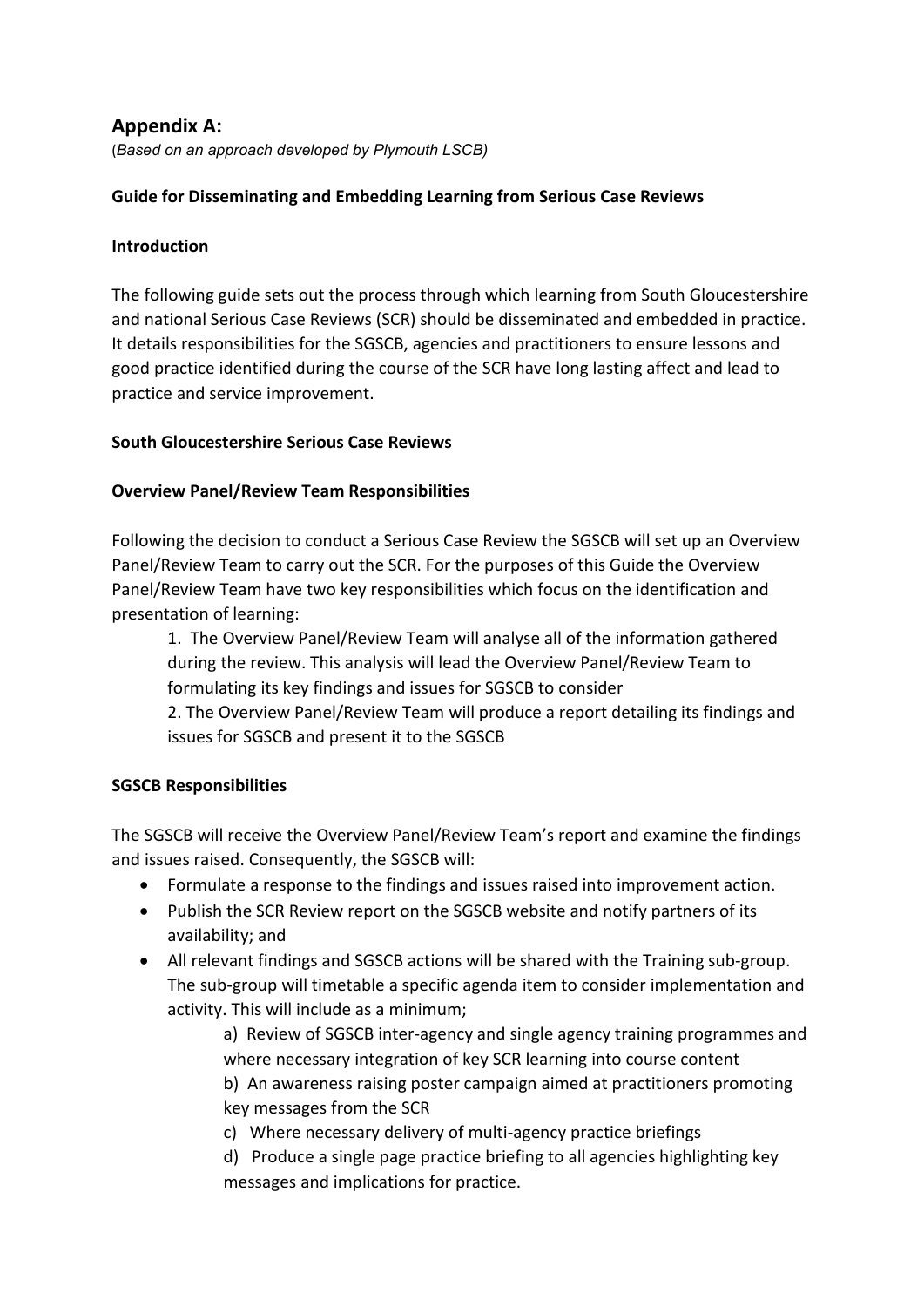# **Individual Agency Responsibilities**

Agencies involved in an individual SCR may have specific actions to take. However all agencies, as a minimum, should respond to the publication of a South Gloucestershire SCR in the following way:

- Having received notification from the SGSCB that a SCR has been published the Manager/Designated Child Protection Lead should disseminate the report within the organisation/setting;
- Agency managers should consider the content of the report, identify implications for their service and implement any action or change required in light of the SCR learning;
- Team meetings and individual supervision sessions should include an agenda item on the publication of a South Gloucestershire SCR. This will give teams the opportunity to discuss learning, practice and suggest areas for service improvement. Individual supervision sessions will give another opportunity for a one to one analysis of the SCR and how individuals can adopt the learning into their everyday practice; and
- Share any SGSCB provided materials within their organisation.

# **Practitioner Responsibilities**

Everyday reflective practice is important to help gain an accurate picture of a child's situation. Practitioners should engage in SCR learning in the following ways:

- Read SCR publications;
- Read SGSCB Briefings;
- Attend single agency and multi-agency training;
- Contribute to agency development through team meeting and supervision discussions;
- Case conversations with colleagues; and
- Incorporate into assessments as means of evidence based practice.

# **National Serious Case Reviews**

In addition to South Gloucestershire Serious Case Reviews, LSCBs across the country publish their own reviews following the death or serious injury of a child. These national SCRs also serve as important sources of learning, some of which achieve higher prominence through national and widespread media coverage. SGSCB will regularly post the latest national SCR publications, Department for Education SCR reports, latest methodologies for conducting SCRs etc. on the SGSCB website. Individual organisations and practitioners should respond to national SCRs as outlined above with an equal focus of services considering agency implications, including agenda items in Team Meetings and Individual/Group Supervision/Support Sessions, evidencing learning in assessments etc.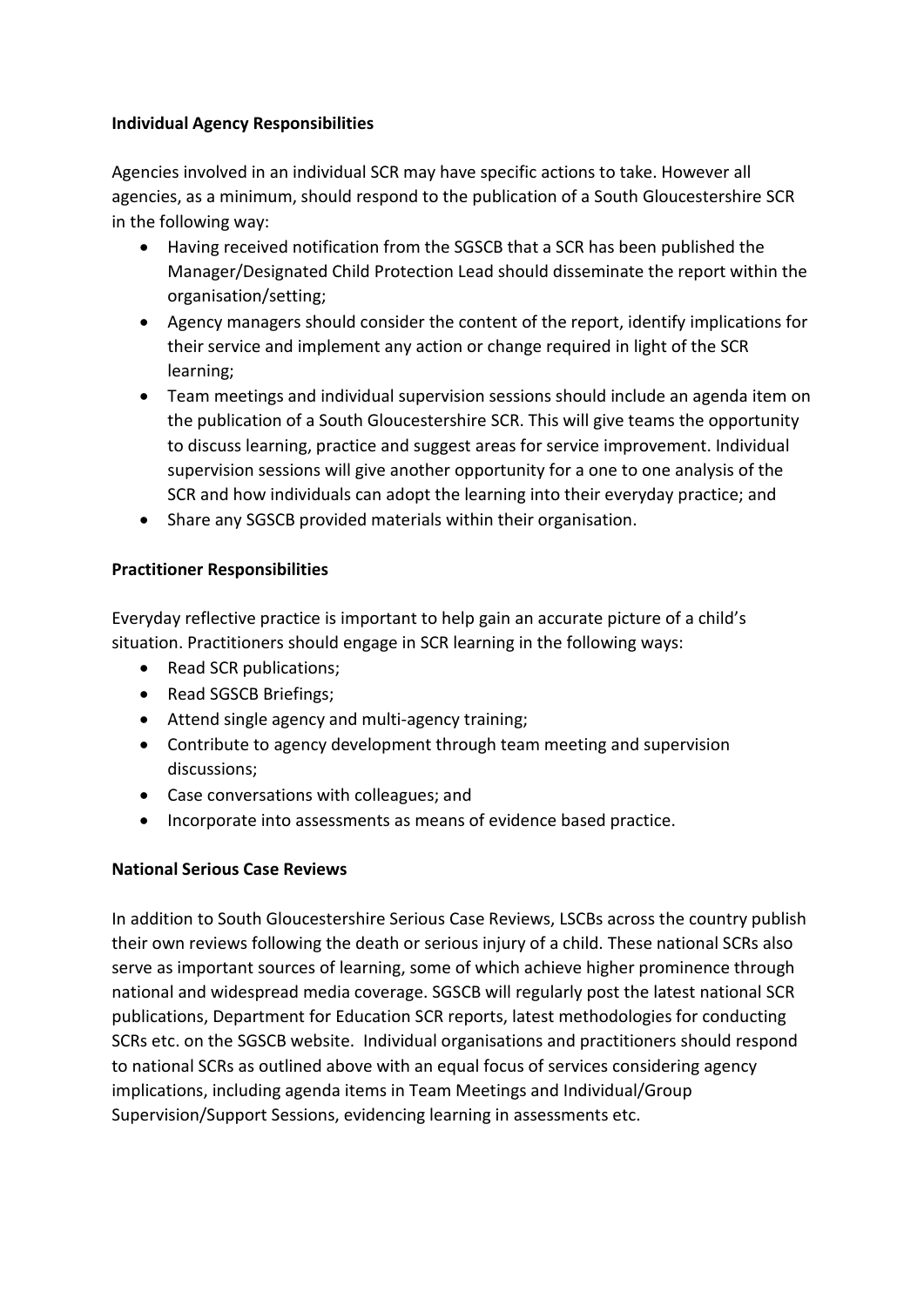# **Learning and Development Overview**

*n.b. Provide a list on training site of alternative 'learning', e.g. RiP webinars, case review briefings, masterclasses, etc.*

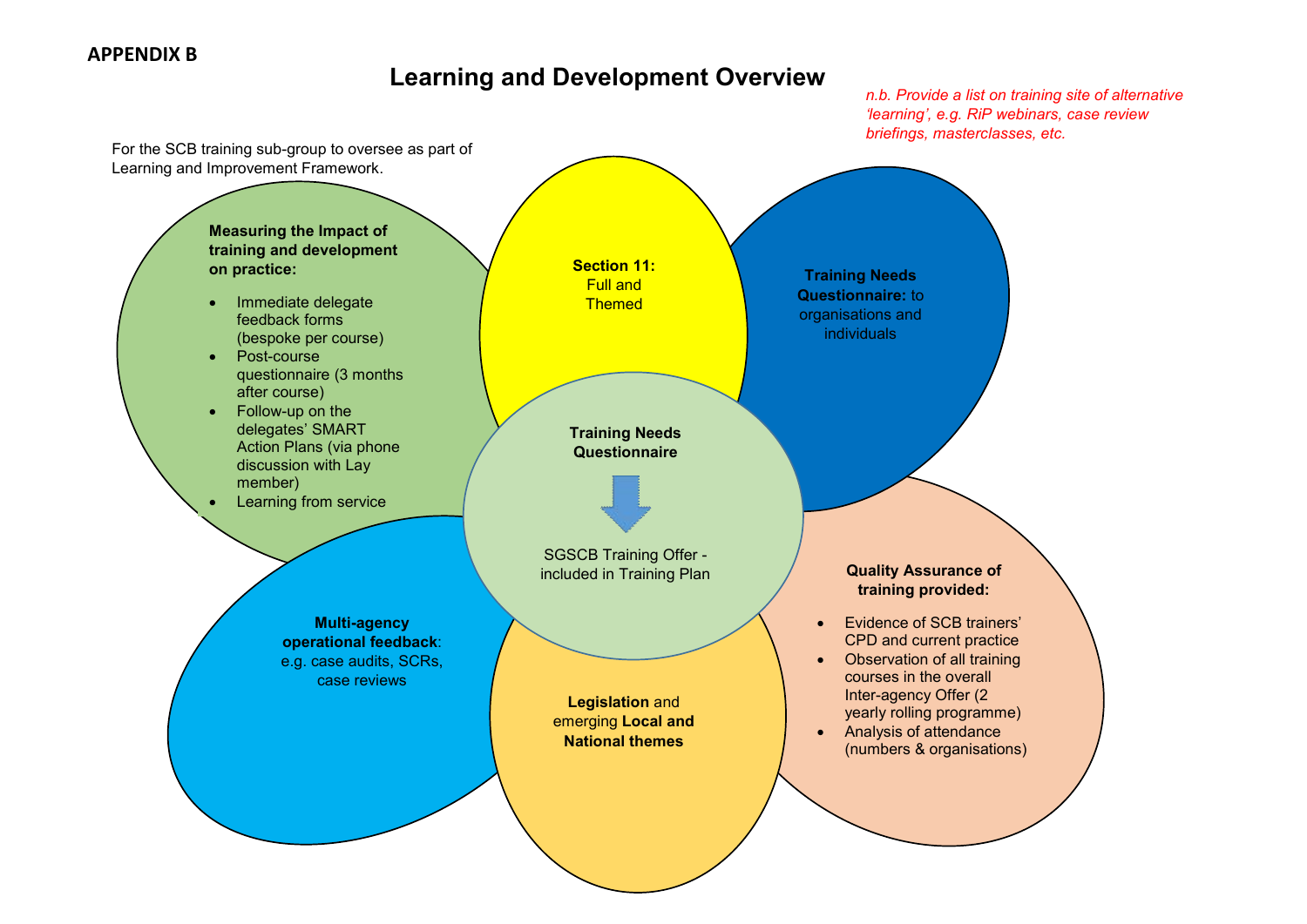# **Appendix C:**

# **Guide to discharging responsibilities around training/learning**

#### **Introduction**

Ofsted is clear that as learning organisations, LSCBs will ensure that "multi-agency training in the protection and care of children is effective and evaluated regularly for impact on management and practice" (Ofsted 2013)

The following sets out how the SGSCB, individual agencies and practitioners will contribute to and achieve the above.

#### **SGSCB Responsibilities**

- SGSCB to compile a learning needs questionnaire of partner agencies and their staff with the support of SGSCB sub-groups;
- The SGSCB Training sub-group to submit an annual report to the SGSCB including evaluation of evaluation forms and action plans completed at inter-agency training sessions and of three month follow up questionnaires and telephone calls;
- The SGSCB Training sub-group to continue to develop and implement a programme to quality assure single-agency and inter-agency training/learning events; and
- The SGSCB Training sub-group to develop and implement a strategy to gather feedback from children, young people and families about their experiences of receiving services.

#### **Individual Agency Responsibilities**

- Managers/Supervisors/Child Protection Leads to ensure that practitioners have completed and returned training follow-up questionnaires (sent three months after individual Inter-Agency and Advanced Inter-Agency Child Protection Training sessions);
- Managers/Supervisors/Child Protection Leads to ensure that staff/agency training requirements are up to date;
- Managers/Supervisors/Child Protection Leads to ensure that staff are attending relevant training;
- Supervision/support/team meetings should be used to identify and respond to practitioner learning needs;
- Supervision/support/team meetings to analyse the impact of training/learning events and how they will benefit practice;
- Contribute to a SGSCB learning needs questionnaire; and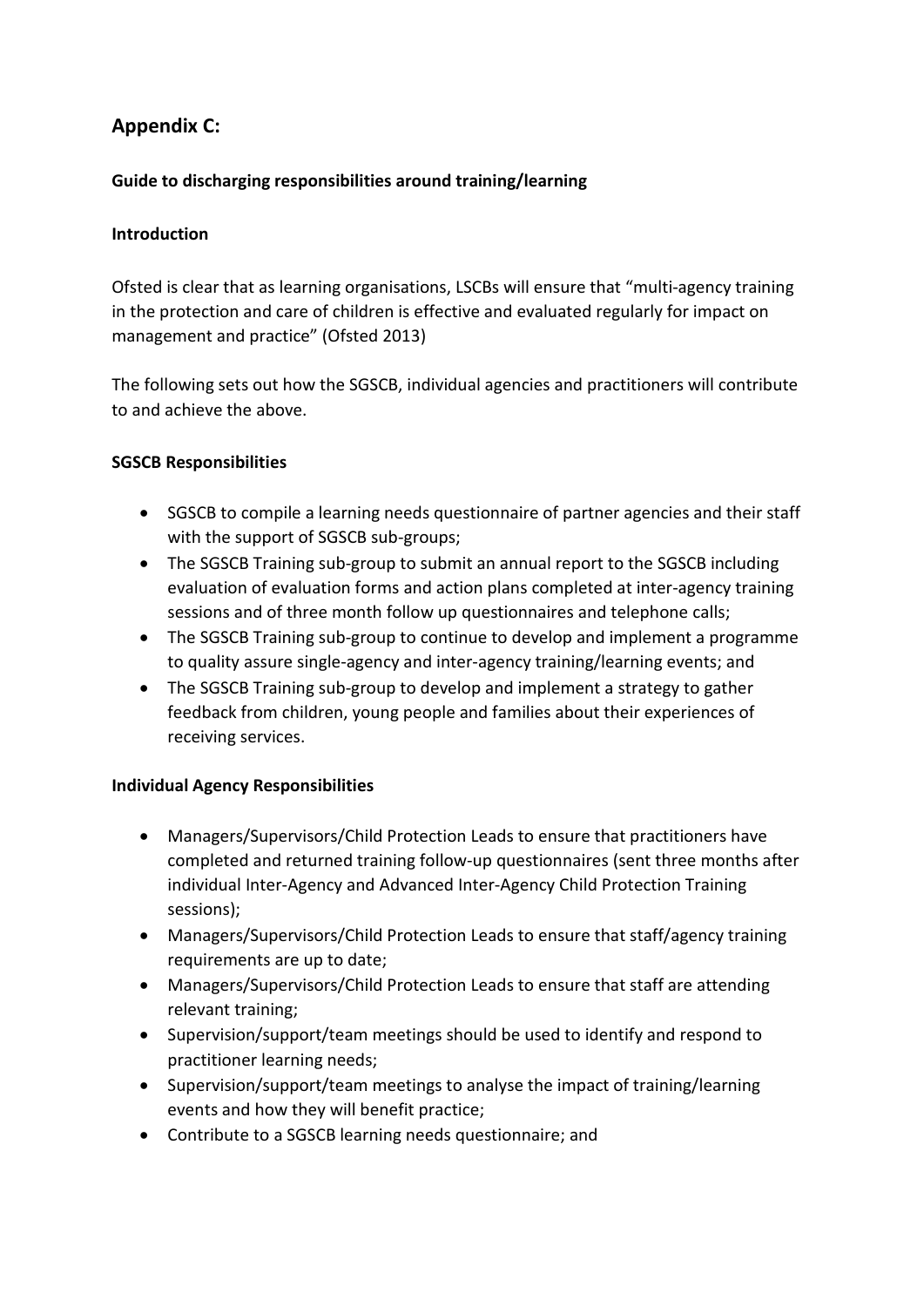To contribute to the SGSCB strategy to gather feedback from children, young people and families about their experiences of receiving services.

## **Practitioner Responsibilities**

- Use supervision/support/team meetings to identify training/learning needs;
- Attend relevant single agency and inter-agency training/learning events;
- Complete and return training follow-up questionnaires (sent 3 months after individual Inter-Agency and Advanced Inter-Agency Child Protection Training sessions);
- Use supervision/support/team meetings to analyse the impact of training/learning events and how they will benefit practice;
- To share with colleagues the learning gained from training/learning events;
- To contribute to a learning needs questionnaire;
- To contribute to the SGSCB strategy to gather feedback from children, young people and families about their experiences of receiving services; and
- Adhere to responsibilities as set out in legislation and guidance e.g. the Children Act (1989 and 2004), Working Together to Safeguard Children (2015) and Keeping Children Safe in Education (2016).